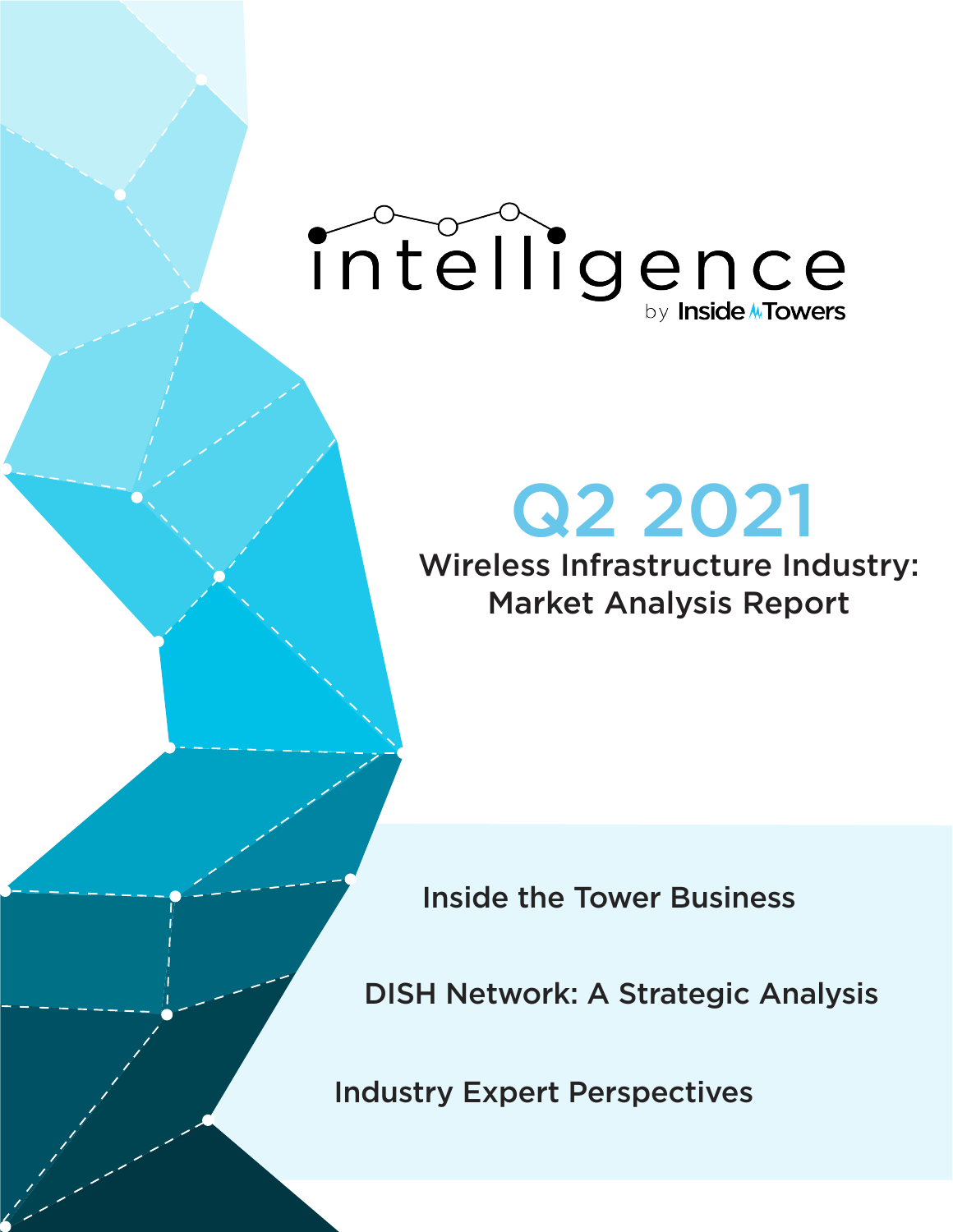### D.C. Watch

The Infrastructure Investment and Jobs Act: Understanding the Regulatory Toolbox to Accommodate Deployments to the Unserved and Underserved

By: Rodney W. Carter & J. Michael Long, [Husch Blackwell,](https://www.huschblackwell.com/) LLP

We often joke with our colleagues that broadband service and puppies are loved by both sides of the political aisle. Because of the COVID-19 pandemic, both have become increasingly important to the American way of life. If H.R. 3684, the Infrastructure Investment and Jobs Act (IIJA), eventually becomes law, a new "litter" of broadband service will be delivered to the unserved and underserved American public. The broadband infrastructure industry will be tasked with delivering this service. How it goes about this task may affect the development and re-development of areas of our country most in need.





J. Michael Long

Rodney W. Carter

#### The Issues

The COVID-19 pandemic reminded us that a digital divide exists in both rural and urban America. For some Americans, the lack of adequate broadband results from geography and/or economics. This is due in part to the high cost of deploying networks and the lack of competition. For instance, 36 percent of rural Americans have no broadband, 47 percent have only one provider and only 14 percent have two providers to choose from whereas, in low-income urban areas, 34 percent of residents face a broadband service monopoly and 48 percent have two provider choices.

The legislative intent of the IIJA as it relates to broadband is simple and straightforward – "the digital divide disproportionately affects communities of color, lower-income areas, and rural areas, and the benefits of broadband should be broadly enjoyed by all." One way Congress intends to achieve this goal is through increased competition in the marketplace. To aid these competitive endeavors, the IIJA will commit billions of federal grant dollars towards developing broadband networks in mostly unserved and underserved areas.

Is our nation's regulatory climate, especially in unserved and underserved areas, ready for the uptick in new infrastructure projects that will result from these federal grants? Can our nation's regulators and broadband network developers work together to carry out the intent of Congress?

The answer to both questions is yes. However, much like raising a puppy, this may take some work by the broadband industry, especially in those areas where local governments may not be as familiar with or are resistant to the current environment relating to broadband infrastructure deployments.

#### The Opportunities

The infrastructure aspects of the IIJA include:

Grants. The Broadband Equity, Access and Deployment Program is established to award grants totaling \$42.5 billion to deliver broadband service to the "unserved" (a serviceable location with no broadband service or that lacks access to service with minimum download speeds exceeding 25 Mbps and upload speeds exceeding 3 Mbps) and "underserved" (a serviceable location that is not unserved but can only access service with download speeds less than 100 Mbps and upload speeds of less than 20 Mbps). Each state will receive a minimum allocation of \$100 million in funding to be awarded to "subgrantees" that meet the program requirements. Additional awards will be allocated to each state based on the number of unserved areas it has per the FCC's broadband data maps.



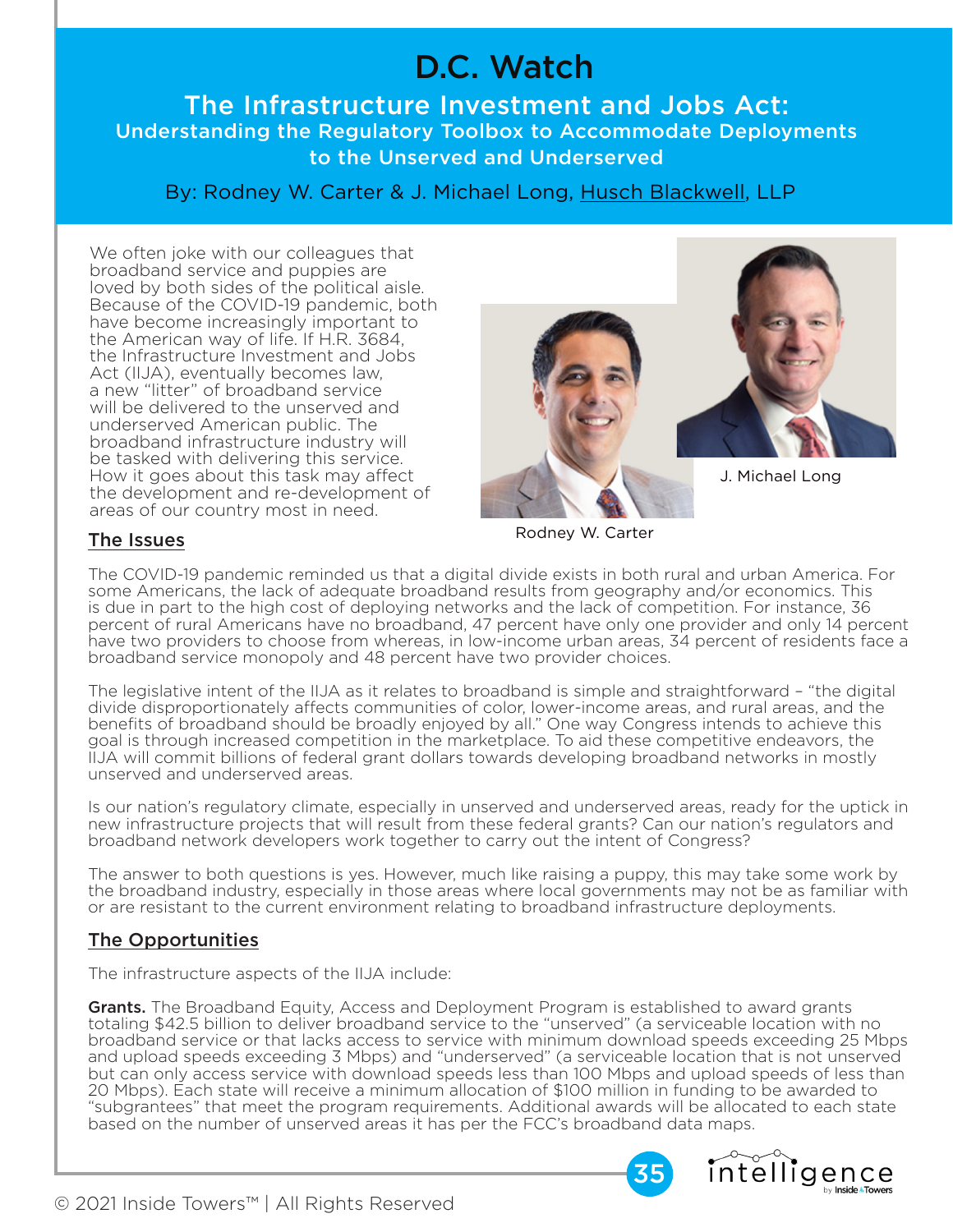Award priority is given to projects serving unserved areas, underserved areas and projects in persistent poverty counties and high poverty areas creating broadband opportunities in both rural and urban areas. Grant awards require the recipient to contribute not less than 25 percent of the project cost, except in certain high-cost areas. Service established with grant funding must have minimum download speeds of 100 Mbps and minimum upload speeds of 20 Mbps.

Middle Mile Broadband. Defined in the IIJA as "broadband infrastructure that does not connect directly to an end-user location," middle mile fiber includes a variety of technology platforms including leased dark fiber and private wireless networks including microwave links, towers, and fiber. Middle mile networks provide the important link between the fiber backbone and the "last mile" infrastructure serving customer premises. Middle mile networks can be the catalyst for creating broadband competition, however they can be one of the most expensive components of a broadband network to construct and access.

The appropriated sum for this grant program is \$1 billion. Award priorities are to be given to "projects that leverage existing rights-of-way, assets and infrastructure to minimize financial, regulatory and permitting challenges." Projects funded with middle mile grants must be capable of supporting retail broadband service. In an effort to encourage broadband competition for consumers, grantees must prioritize connecting their middle mile infrastructure to last mile networks that provide or plan to provide service to households in unserved areas and to offer wholesale broadband service at reasonable rates.

Broadband service developers detest network deployment delays imposed by local and state regulations. Thankfully, Congress intends for middle-mile infrastructure developers to avoid the regulatory red tape and related implementation delays. It incents speed to market and efficiency by prioritizing those applications for projects with a minimal regulatory footprint.

#### The Tools

Wireless and wireline broadband infrastructure developers are fortunate to have effective tools to call upon as it navigates the state and local regulatory requirements during the implementation process. These tools include:

47 U.S.C. § 253(a) The statutory underpinning of the policies and rules in the Small Cell Order and Moratoria Order is 47 U.S.C. § 253. This law has been on the books for over 25 years and was part of the Telecommunications Act of 1996. Section 253 applies to wireless and wireline telecommunications services and provides that "no state or local statute or regulation, or other State or local legal requirement, may prohibit or have the effect of prohibiting the ability of any entity to provide any interstate or intrastate telecommunications service." Any State or local regulation that does have the effect of prohibiting the provision of service can be preempted by the FCC. Unfortunately, there are no automatic remedies for violations of Section 253(a). Seeking pre-emption requires time and money and under the circumstances it may not prove to be the best remedy. However, it can be used as a guideline when interacting with inexperienced or unreasonable state and local regulatory bodies.

**Small Cell Order-Shot Clocks** While we could compose pages about which shot clocks apply to wireless applications, we offer some general advice as to how to best use this tool in the infrastructure development process. Applicants should know shot clock timelines will vary based on the site (macro or small cell) that is sought, whether the applicant is relying on a state clock or federal clock, when the clock starts ticking and the remedy for a shot clock violation (e.g., deemed approved or is injunctive relief required).

An applicant should be on the same page as the regulatory body as to what shot clock is being relied on, so all parties involved have the same expectation as to the review and approval timelines. Applicants should also use discretion when enforcing their rights related to a shot clock violation, especially in a jurisdiction without staffing and experience in reviewing wireless infrastructure applications. We are not aware of any shot clocks for fiber deployments at the federal level, although there may be state or local regulations which establish approval timelines for these projects.